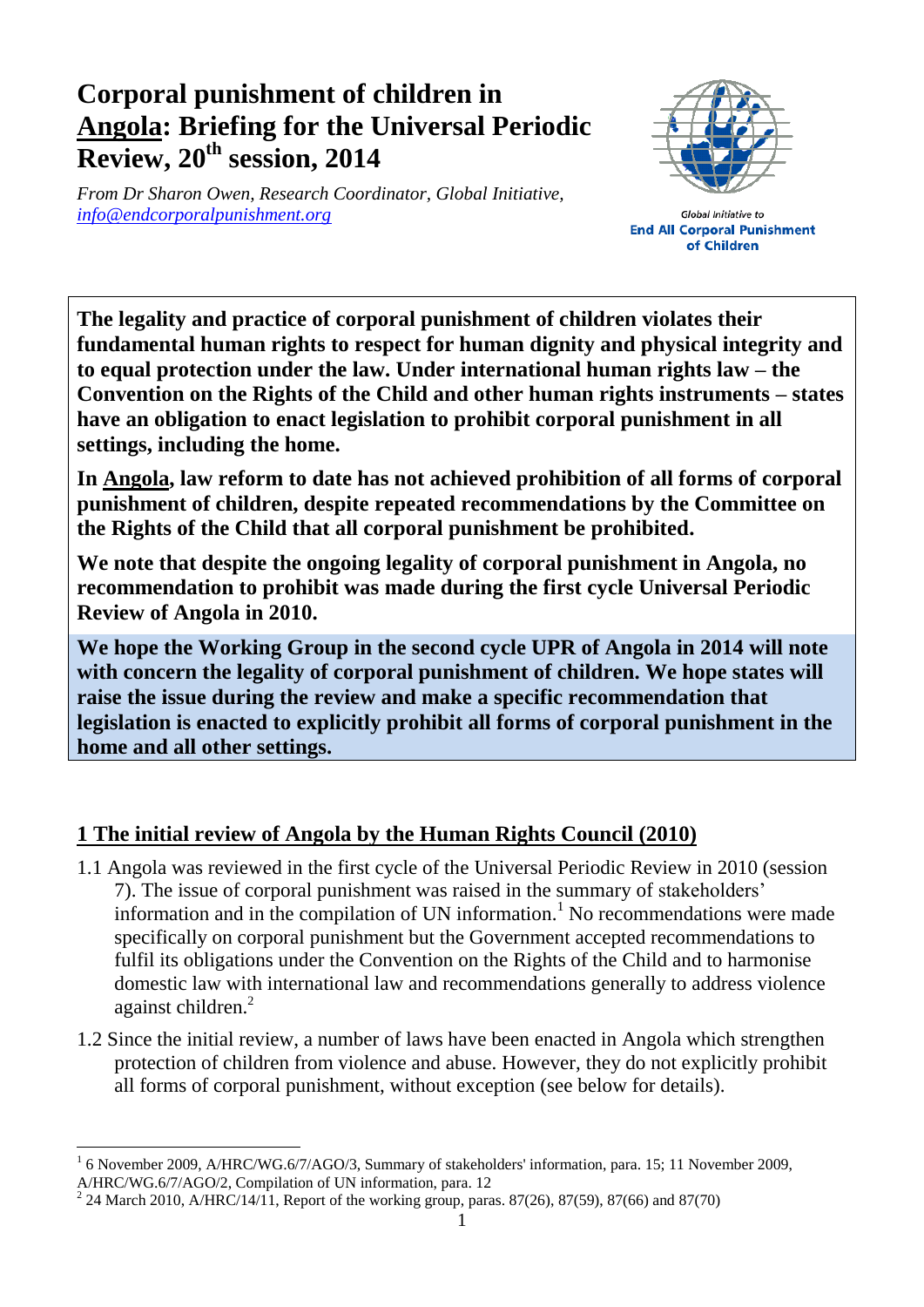1.3 Compliance with the Convention on the Rights of the Child and other human rights treaties involves enacting legislation to explicitly prohibit all corporal punishment of children in all settings, including the home. Unfortunately, this is an obligation frequently ignored or evaded by Governments. The longstanding and near universal acceptance of some degree of violent punishment in childrearing and education – among lawmakers and other professionals as among the general public – can challenge efforts to achieve prohibition. It also typically means that some forms of physical punishment are not readily perceived as being "violent" (or "harmful" or "abusive", etc), which is why it is so important that prohibition of corporal punishment is explicit and why legal provisions against "all forms of violence" are inadequate in this respect. **For all these reasons, we respectfully urge members of the Working Group to make specific recommendations to Angola that legislation is enacted to explicitly prohibit all corporal punishment of children in the home.**

## **2 Legality and practice of corporal punishment in Angola**

- 1.1 *Summary:* Corporal punishment of children in Angola is unlawful as a sentence for crime but it is not prohibited in all its forms in the home, alternative care settings, day care, schools and penal institutions.
- 1.2 *Home (not fully prohibited):* A number of new laws have been enacted but they do not prohibit all corporal punishment of children. The Child Law  $2012<sup>3</sup>$  states that the child "shall not be treated in any negligent, discriminatory, violent or cruel manner" (art. 7), that all citizens have a duty "to safeguard the dignity of the child thus protecting them from any such inhuman, cruel, violent, exploiting, humiliating, compromising or discriminatory treatment or other forms of treatment against the dignity and physical integrity of the child" (art. 8) and that "in safeguarding the right to respect of dignity and physical, mental or moral integrity of the child, he or she has the right to be guided and to be disciplined in accordance with his or her age, and his or her physical and mental condition. No corrective measure applied to the child can be justified if by virtue of his or her tender age or any other reason the child is unable to understand the purpose intended by the measure" (art. 10). The Law does not prohibit all corporal punishment in the home or in any other setting.
- 1.3 The Domestic Violence Act 2010 applies to relationships within the family and to "others based on reasons of proximity, affection, education and natural relations, especially a) in kindergarten, b) in nursing homes, c) in hospitals, d) in schools, e) in female or male boarding homes and f) in similar community or social spaces" (unofficial translation). Article 3 defines domestic violence as "any act or omission that causes injury or deformity and temporary or permanent psychological damage" and physical violence as "all conduct which offends bodily integrity or health" (art. 3). This makes corporal punishment of a certain severity unlawful but does not effectively prohibit all forms of corporal punishment, however light, in childrearing and education. The Family Code provisions on parental duties and rights do not prohibit all corporal punishment in childrearing.
- 1.4 Article 36 of the Constitution 2010 protects the right of everyone "not to be subjected to any form of violence by public or private entities", "not to be tortured or treated or punished in a cruel, inhumane or degrading manner" and "to fully enjoy physical and

 $\overline{a}$ <sup>3</sup> Act No. 25/12 of 22 August 2012